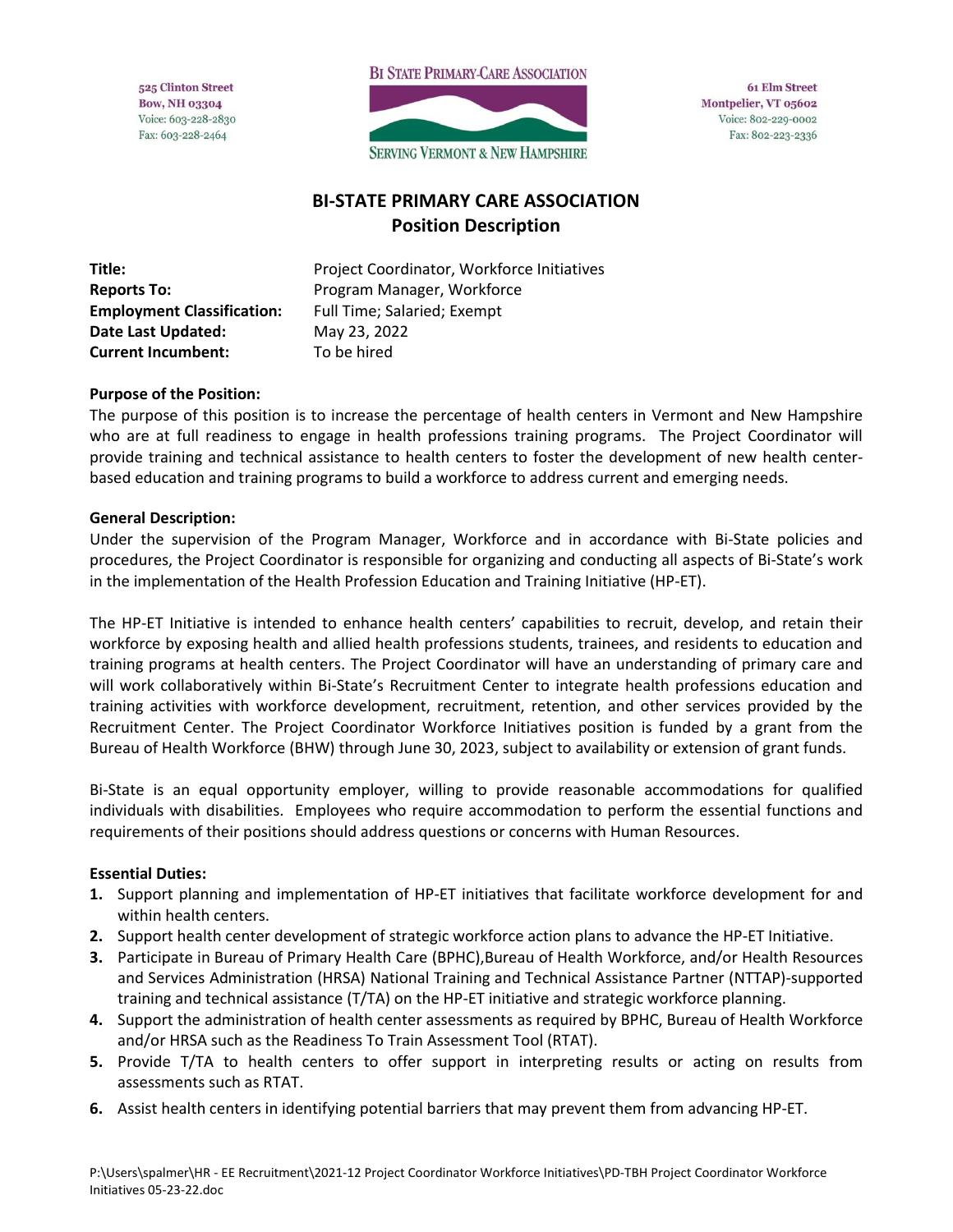#### **BI-STATE PRIMARY CARE ASSOCIATION – Position Description**

#### **Project Coordinator, Workforce Initiatives**

Page 2

- **7.** Analyze key factors to identify overarching patterns and structural- and/or system-level barriers that prevent health centers from progressing through levels of readiness.
- **8.** Identify and provide T/TA to help address identified barriers.
- **9.** Provide T/TA through small and large group discussions (e.g., training sessions, learning collaboratives, webinars) on developing and strengthening academic-community partnerships to support HP-ET across all disciplines and educational levels. Convene and facilitate meetings with health centers and external stakeholders to support this work.
- **10.** Periodically travel on Bi-State business.
- **11.** Facilitate relationships with key stakeholders (e.g., federal, state, local, and national organizations) to implement, advance, and sustain workforce initiatives .
- **12.** Establish strategic partnerships between community colleges, four-year colleges, and universities to recruit and retain students from rural and underserved communities who have a strong desire to pursue a career working in a health center.
- **13.** Work collaboratively with the State and other public and private organizations to reach the goals and objectives of Bi-State and its' Recruitment Center.
- **14.** Maintain knowledge of national, regional, and local health care marketplace to identify trends, best practices and barriers relating to workforce development, recruitment, and retention. Disseminate this information to key stakeholders to increase the ability of practices to attract, recruit, and retain an appropriate workforce.
- **15.** Promote evidence-based models or promising practices that support HP-ET.
- **16.** Assist in the preparation of the annual budget to include making revenue projections and recommending service levels and enhancements. Monitor and track all expenditures to ensure the project remains within its approved budget.
- **17.** Provide timely written and oral reports to the Program Manager, Workforce and funders on progress toward program objectives, activities, and metrics.
- **18.** Maintain positive internal and external communication with Bi-State's staff, members, Board of Directors, clients, and external stakeholders.
- **19.** Actively serve as an ambassador from Bi-State to the community, building collaborative connections, and looking for opportunities to increase income for the organization. In coordination with your supervisor, identify, cultivate, solicit, and provide stewardship to potential and current donors and sponsors; develop opportunities for fee-for-service consulting; write grants; promote the group purchasing program; and look for opportunities to attract new members and strengthen relationships with existing members.
- **20.** Understand the mission and vision of the organization.
- **21.** Live the values of the organization: learning, integrity, responsiveness, and respect.
- **22.** Other duties as assigned by your supervisor and/or the President and Chief Executive Officer and/or the Vice President of Policy and Strategy.

## **Qualifications:**

Knowledge/Degree/License Requirements:

- **1.** Four-year baccalaureate degree or equivalent.
- **2.** Experience in workforce planning and development in community-based settings preferred.
- **3.** Knowledge of primary care, behavioral health and/or substance use disorder workforce, provider certification and training programs and/or recruitment and retention strategies preferred.
- **4.** Three-to-five years of relevant experience.
- **5.** Grant management experience preferred.
- **6.** Valid United States driver's license.